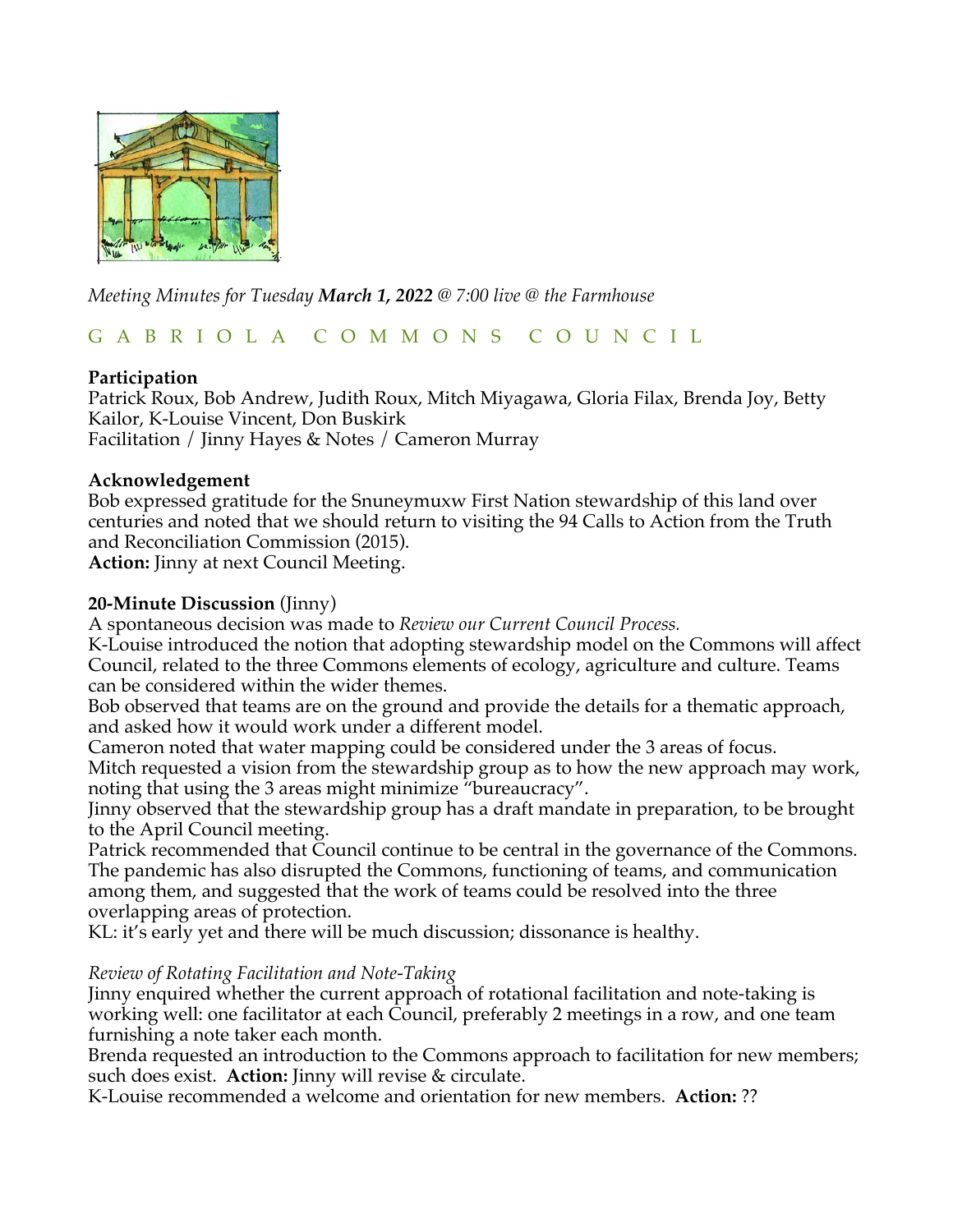### *Stewardship Transition.*

The next 20-minute discussion will review the stewardship transition group's draft mandate for a Stewardship Team.

### **Team Reports**

#### *Covenant (K.Louise)*

• The Covenant Team continues dialogue with The Land Conservancy (A potential Covenant Holder).

• A long-term planning proposal is in preparation to assist with stepping into stewardship. The Commons presents new aspects, beyond conservation ecology, for TLC to consider. *Biomapping*

Judith presented an invitation to all to help update the *biomapping of the Commons*, on **March 20**, 10:00 - 3:00. She presented 2 beautiful maps which outline the 23 ecosystems of the Commons. This equinox invitation has also been provided for publication in the Sounder.

### *Trustees (Gloria)*

• PHC co-ordinations are in progress, and the cultivate festival memorandum is near completion.

• On insurance, Trustees are considering alternatives to mitigate the rising costs of coverage. With the Islands Trust, Trustees are also enquiring about the implications of density transfer.

*• Water:* To meet provincial requirements *(the Water Sustainability Act),* Trustees have prepared a bookmark submission to maintain the Commons use of well water; there would have been a \$250 charge without a submission.. And the Trustees welcome a wide discussion about water at a future council meeting.

### *Events (Mitch)*

• Due to lack of volunteers, he Events Team feels unable to progam a Spring Fair, though there is enthusiasm for the Fall Fair; team will meet in May (Mitch will be away in April). Usually at the Spring Fair, in addition to offerings of plant starts, there is a Maypole dance and the dancers have indicated their availability. There was a call to anyone previously associated with a Spring Fair to step up to organize a spontaneous spring festival. Brenda said she would approach the South Gardeners.

### *South Gardens (Brenda)*

• Brenda introduced a communications strategy for garden groups to link on the website.

• Due to garden theft, garden gates have been locked overnight. K-Louise suggested that a review, to continue with locked gates, be made in Autumn. Bob reported that theft has also been an issue in the North Gardens. Perhaps community education or a sign *be kind to gardeners* may help.

### *Farm Team (Judith)*

- The Farm Team is an "anarchic group".
- Meetings are held on the ground, on Saturday, in work bees.

• Betty reviewed the fresh apple juice process on the Commons. For food security in the face of climate change, she recommended freeze drying surplus apples, strawberries, etc. and proposes that a drier be purchased for the Community Kitchen for community use; it is available from Colleen's for \$6,000, can freeze dry  $\sim$  40 lbs per 24-hour load, and stands 30x24x20". Charge for use might be \$-4/load. She presented 3 testimonials. Fundraising will be required. Bob suggested an ad hoc group can review the idea with Kitchen Stewards and the Agi Co-op. **Action: Volunteer need.**